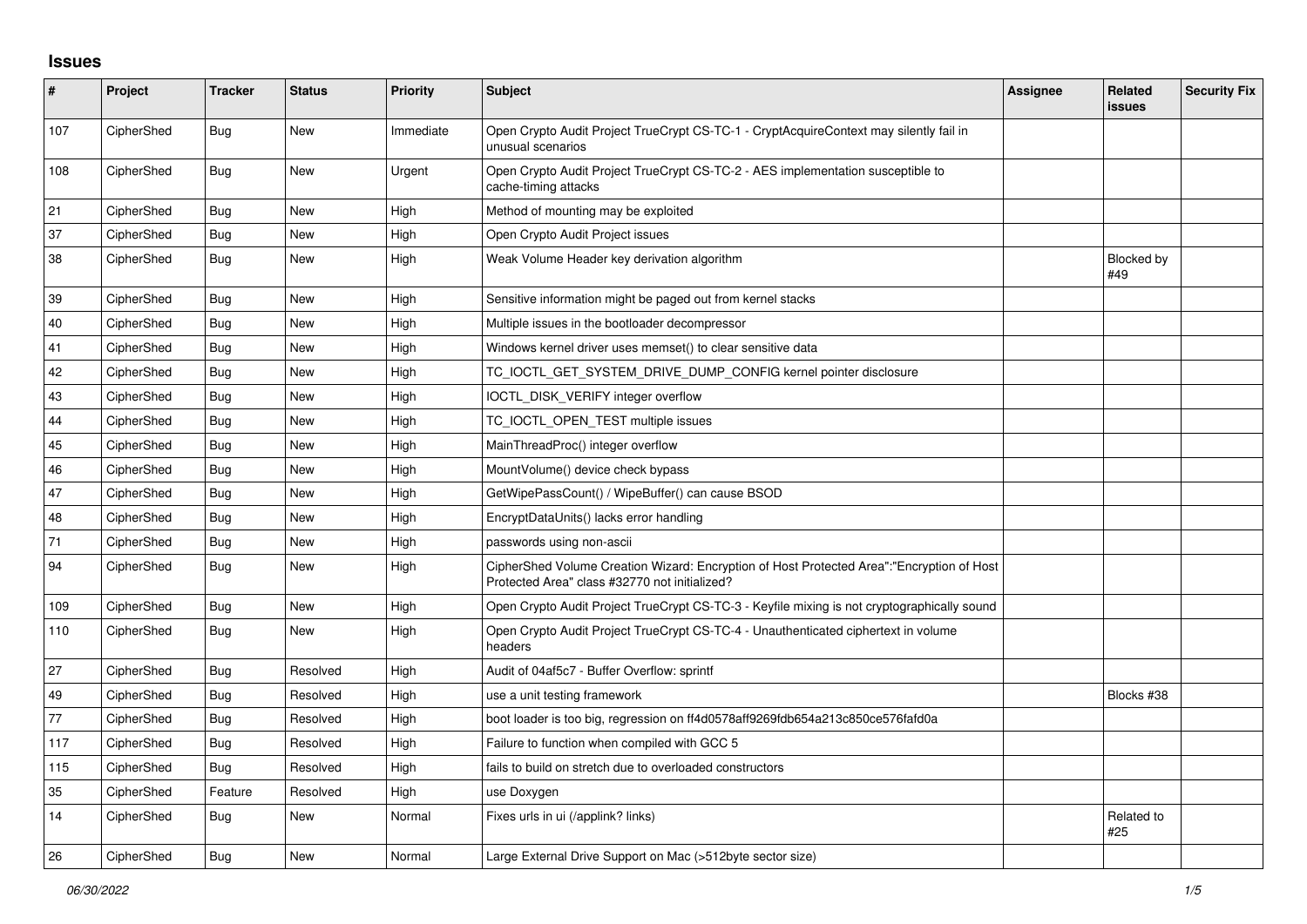| $\vert$ # | Project    | <b>Tracker</b> | <b>Status</b> | Priority | <b>Subject</b>                                                                                           | <b>Assignee</b> | Related<br><b>issues</b> | <b>Security Fix</b> |
|-----------|------------|----------------|---------------|----------|----------------------------------------------------------------------------------------------------------|-----------------|--------------------------|---------------------|
| 63        | CipherShed | <b>Bug</b>     | <b>New</b>    | Normal   | 64 bit gui on 64 bit systems                                                                             |                 | Related to<br>#65        |                     |
| 72        | CipherShed | <b>Bug</b>     | <b>New</b>    | Normal   | The installation fails, but a message (from windows?) says it succeeds and asks if you want<br>to reboot |                 |                          |                     |
| 73        | CipherShed | <b>Bug</b>     | <b>New</b>    | Normal   | Truecrypt icon showing in taskbar                                                                        |                 |                          |                     |
| 74        | CipherShed | <b>Bug</b>     | <b>New</b>    | Normal   | Hardcoded Build date in Help->About window                                                               |                 |                          |                     |
| 76        | CipherShed | Bug            | <b>New</b>    | Normal   | MakeSelfExtractingPackage used in CI cannot have dialog boxes                                            |                 |                          |                     |
| 78        | CipherShed | <b>Bug</b>     | New           | Normal   | update the ciphershed.org website, automatically                                                         |                 |                          |                     |
| 83        | CipherShed | <b>Bug</b>     | <b>New</b>    | Normal   | deduplicate file names                                                                                   |                 |                          |                     |
| 84        | CipherShed | Bug            | <b>New</b>    | Normal   | wcsncpy is subject to buffer overflow                                                                    |                 |                          |                     |
| 85        | CipherShed | Bug            | New           | Normal   | Digcode.c is 9917 lines long, split it up                                                                |                 |                          |                     |
| 88        | CipherShed | Bug            | New           | Normal   | smart card support for containers                                                                        |                 |                          |                     |
| 95        | CipherShed | <b>Bug</b>     | New           | Normal   | Platform/SystemException.h and Common/Exception.h define the same class/struct                           |                 |                          |                     |
| 116       | CipherShed | <b>Bug</b>     | New           | Normal   | create an option for private/global volume mounting                                                      |                 |                          |                     |
| 118       | CipherShed | Bug            | New           | Normal   | upgrading truecrpyt fails if truecrypt is pinned to the taskbar                                          |                 |                          |                     |
| 123       | CipherShed | <b>Bug</b>     | New           | Normal   | losetup anomaly with OpenSUSE 13.1                                                                       |                 |                          |                     |
| 30        | CipherShed | Bug            | Resolved      | Normal   | Allowed character description is wrong                                                                   |                 | Related to<br>#31        |                     |
| 28        | CipherShed | Bug            | Resolved      | Normal   | Audit of 04af5c7 - Buffer Overflow: strcat                                                               |                 |                          |                     |
| 86        | CipherShed | <b>Bug</b>     | Resolved      | Normal   | Make ciphershed window titlebars different                                                               |                 |                          |                     |
| 101       | CipherShed | Bug            | Resolved      | Normal   | boot loader password prompt takes 100% cpu in VM                                                         |                 |                          |                     |
| 112       | CipherShed | Bug            | Resolved      | Normal   | uninstall on windows does not list version info                                                          |                 |                          |                     |
| 113       | CipherShed | <b>Bug</b>     | Resolved      | Normal   | remove the donate screen from the installer                                                              |                 |                          |                     |
| 125       | CipherShed | <b>Bug</b>     | Resolved      | Normal   | Makefile for bootloader fails on case sensitive filesystem                                               |                 |                          |                     |
| 126       | CipherShed | Bug            | Resolved      | Normal   | VS launcher breaks if using multiple VS and the default is not the one for CS                            |                 |                          |                     |
| 32        | CipherShed | Feature        | <b>New</b>    | Normal   | truecrypt.ch ideas thread                                                                                |                 |                          |                     |
| 33        | CipherShed | Feature        | New           | Normal   | windows comamnd line volume creation                                                                     |                 |                          |                     |
| 34        | CipherShed | Feature        | New           | Normal   | windows mount point support                                                                              |                 | Related to<br>#60        |                     |
| 36        | CipherShed | Feature        | <b>New</b>    | Normal   | support multiple actors to open an encrypted volume                                                      |                 |                          |                     |
| 50        | CipherShed | Feature        | New           | Normal   | Linux FDE                                                                                                |                 | Related to<br>#5         |                     |
| 57        | CipherShed | Feature        | <b>New</b>    | Normal   | Skein support                                                                                            |                 |                          |                     |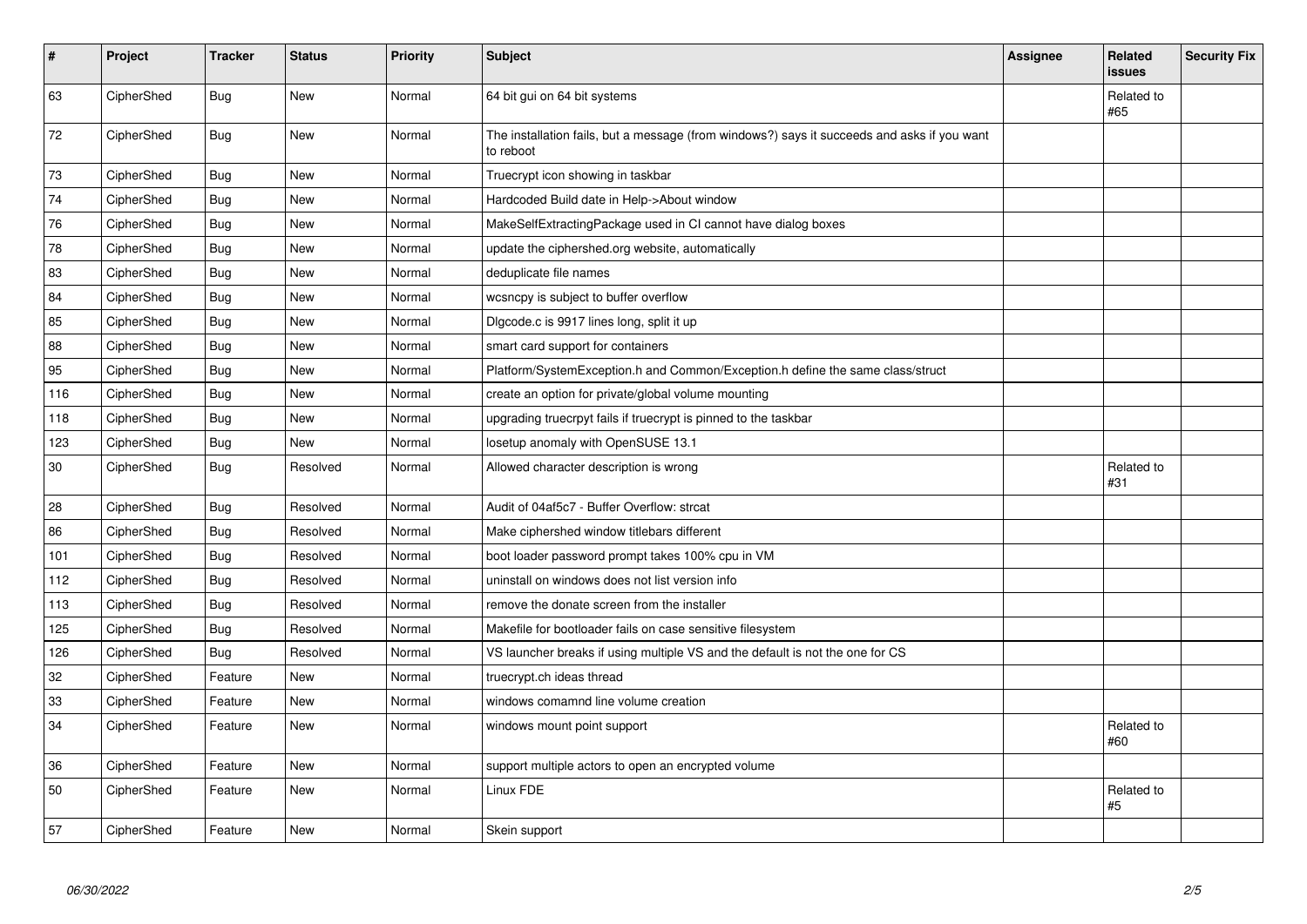| $\vert$ #      | Project    | <b>Tracker</b> | <b>Status</b> | <b>Priority</b> | <b>Subject</b>                                                                                | <b>Assignee</b> | Related<br><b>issues</b>                                  | <b>Security Fix</b> |
|----------------|------------|----------------|---------------|-----------------|-----------------------------------------------------------------------------------------------|-----------------|-----------------------------------------------------------|---------------------|
| 60             | CipherShed | Feature        | <b>New</b>    | Normal          | Enhanced UX - shell extension for container management                                        |                 | Related to<br>#34                                         |                     |
| 61             | CipherShed | Feature        | <b>New</b>    | Normal          | optionally support TPM                                                                        |                 |                                                           |                     |
| 62             | CipherShed | Feature        | <b>New</b>    | Normal          | Administrative Configuration for Enterprise IT                                                |                 |                                                           |                     |
| 65             | CipherShed | Feature        | <b>New</b>    | Normal          | pure 64 bit version for windows                                                               |                 | Related to<br>#63                                         |                     |
| 66             | CipherShed | Feature        | <b>New</b>    | Normal          | provide robust API for usermode interaction with kernel driver                                |                 |                                                           |                     |
| 67             | CipherShed | Feature        | <b>New</b>    | Normal          | print a backup                                                                                |                 |                                                           |                     |
| 70             | CipherShed | Feature        | <b>New</b>    | Normal          | track git info in build                                                                       |                 |                                                           |                     |
| 81             | CipherShed | Feature        | <b>New</b>    | Normal          | Decrypt System drive via commandline                                                          |                 |                                                           |                     |
| 82             | CipherShed | Feature        | <b>New</b>    | Normal          | add sparse file detection to non-windows versions                                             |                 |                                                           |                     |
| 89             | CipherShed | Feature        | <b>New</b>    | Normal          | Support the Common Criteria Collaborative Protection Profile for Full Disk Encryption         |                 |                                                           |                     |
| 90             | CipherShed | Feature        | New           | Normal          | cipher setting preference file                                                                |                 |                                                           |                     |
| 91             | CipherShed | Feature        | <b>New</b>    | Normal          | use linked libraries in kernel driver to isolate logical units and later support plugins      |                 |                                                           |                     |
| 92             | CipherShed | Feature        | New           | Normal          | allow change of cipher/key on encrypted container without decrypting                          |                 |                                                           |                     |
| 93             | CipherShed | Feature        | <b>New</b>    | Normal          | support "quick" encrypt for new media (especially flash/SSD)                                  |                 |                                                           |                     |
| 96             | CipherShed | Feature        | <b>New</b>    | Normal          | installer to incorporate a post-installation quick-start wizard                               |                 |                                                           |                     |
| 102            | CipherShed | Feature        | <b>New</b>    | Normal          | support for serial console in bootloader                                                      |                 |                                                           |                     |
| 99             | CipherShed | Feature        | <b>New</b>    | Normal          | Suggestion 3-Separate required and optional input parameters                                  |                 |                                                           |                     |
| 100            | CipherShed | Feature        | New           | Normal          | Suggestion 4—Display the consequences of an action immediately (Immediacy of<br>consequences) |                 |                                                           |                     |
| 121            | CipherShed | Feature        | New           | Normal          | Support "not" burning CD on encrypting disk operation                                         |                 | Related to<br>#68                                         |                     |
| 122            | CipherShed | Feature        | <b>New</b>    | Normal          | support key escrow                                                                            |                 | Related to<br>#68                                         |                     |
| 124            | CipherShed | Feature        | <b>New</b>    | Normal          | investigate switch to FUDforum from phpBB                                                     |                 |                                                           |                     |
| $\overline{2}$ | CipherShed | Task           | <b>New</b>    | Normal          | Upgrade installer to uninstall TrueCrypt                                                      |                 | Related to<br>#1, Related<br>to #13,<br>Related to<br>#16 |                     |
| 3              | CipherShed | Task           | <b>New</b>    | Normal          | Finish initial bitmaps and icons                                                              |                 |                                                           |                     |
| 8              | CipherShed | Task           | New           | Normal          | Get graphics artist to work on artwork, icons                                                 |                 |                                                           |                     |
| 17             | CipherShed | Task           | <b>New</b>    | Normal          | Create debian packaging                                                                       |                 |                                                           |                     |
| 18             | CipherShed | Task           | New           | Normal          | Create rpm packaging                                                                          |                 |                                                           |                     |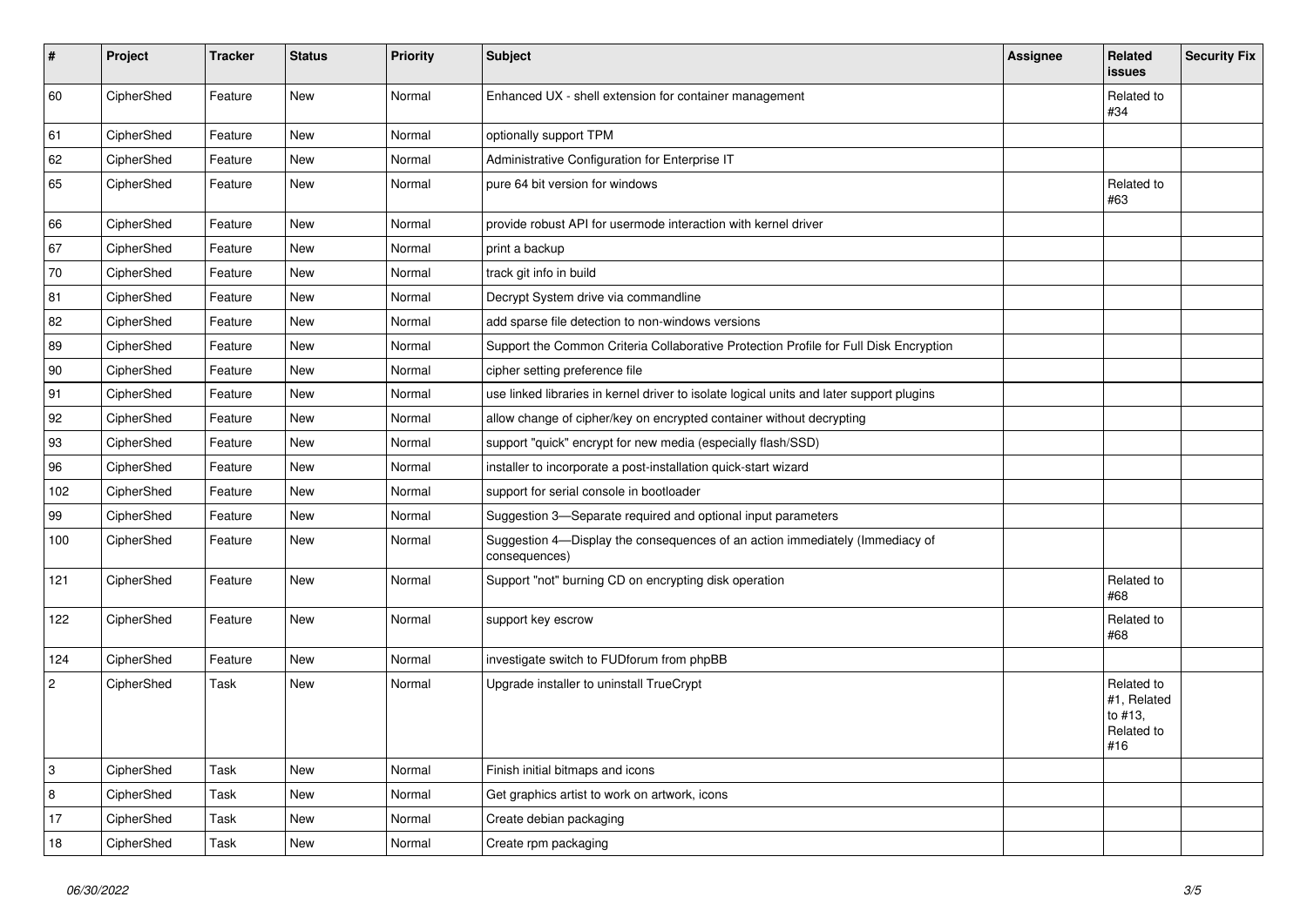| $\vert$ # | Project    | <b>Tracker</b> | <b>Status</b> | Priority  | <b>Subject</b>                                                       | <b>Assignee</b> | Related<br>issues | <b>Security Fix</b> |
|-----------|------------|----------------|---------------|-----------|----------------------------------------------------------------------|-----------------|-------------------|---------------------|
| 19        | CipherShed | Task           | <b>New</b>    | Normal    | Create pkgbuild for arch                                             |                 |                   |                     |
| 20        | CipherShed | Task           | <b>New</b>    | Normal    | Create dmg for os x                                                  |                 |                   |                     |
| 25        | CipherShed | Task           | <b>New</b>    | Normal    | Broken applinks                                                      |                 | Related to<br>#14 |                     |
| 64        | CipherShed | Task           | <b>New</b>    | Normal    | Rewrite or remove LongReverse in Common/DIgcode.c                    |                 |                   |                     |
| 56        | CipherShed | <b>Bug</b>     | New           | Low       | FreeBSD support                                                      |                 |                   |                     |
| 59        | CipherShed | Bug            | New           | Low       | optimized rescue disk                                                |                 | Related to<br>#52 |                     |
| 80        | CipherShed | <b>Bug</b>     | <b>New</b>    | Low       | TEST CASE: ubuntu 14 GUI install                                     |                 |                   |                     |
| 105       | CipherShed | Bug            | Resolved      | Low       | Debian Jessie Complication Error: wx3.0                              |                 |                   |                     |
| 104       | CipherShed | <b>Bug</b>     | Resolved      | Low       | wxgtk 2.9, CommandLineInterface, ambiguous overloaded function calls |                 |                   |                     |
| 10        | CipherShed | Feature        | <b>New</b>    | Low       | Two-factor Pre-boot-authentication with USB stick and Password       |                 |                   |                     |
| 11        | CipherShed | Feature        | New           | Low       | Cipher set enablement                                                |                 |                   |                     |
| 52        | CipherShed | Feature        | New           | Low       | recovery utility & tools                                             |                 | Related to<br>#59 |                     |
| 53        | CipherShed | Feature        | New           | Low       | Portable / non-admin volume browser                                  |                 |                   |                     |
| 54        | CipherShed | Feature        | New           | Low       | Self Destruct Password                                               |                 |                   |                     |
| 58        | CipherShed | Feature        | New           | Low       | Tablet / Touch screen / non-keyboard boot support                    |                 |                   |                     |
| 69        | CipherShed | Feature        | New           | Low       | integration test: mounting and sharing volumes                       |                 |                   |                     |
| 75        | CipherShed | Feature        | New           | Low       | code coverage - ConvertUTF.c                                         |                 |                   |                     |
| 79        | CipherShed | Feature        | New           | Low       | document a list of file systems compatible with Hidden Volume usage  |                 |                   |                     |
| 87        | CipherShed | Feature        | New           | Low       | support multiple hidden volumes                                      |                 |                   |                     |
| 103       | CipherShed | Task           | <b>New</b>    | Low       | <b>Const Correctness</b>                                             |                 |                   |                     |
| 106       | CipherShed | Task           | New           | Low       | Disable GitHub issue tracker                                         |                 |                   |                     |
| 4         | CipherShed | Task           | New           | Normal    | Get Windows executable signing key                                   | <b>Bill Cox</b> |                   |                     |
| 6         | CipherShed | Task           | <b>New</b>    | Normal    | Windows build, installer, VM                                         | <b>Bill Cox</b> |                   |                     |
| 15        | CipherShed | Task           | New           | Normal    | Create Gnu Info page                                                 | Eugene Wang     | Related to<br>#12 |                     |
| $12$      | CipherShed | Task           | In Progress   | Normal    | <b>Write Documentation</b>                                           | Eugene Wang     | Related to<br>#15 |                     |
| 119       | CipherShed | <b>Bug</b>     | Resolved      | Immediate | DLL side loading attack vulnerability                                | Jason Pyeron    |                   |                     |
| 22        | CipherShed | <b>Bug</b>     | In Progress   | High      | Change name of software for "1.0" release.                           | Jason Pyeron    |                   |                     |
| 31        | CipherShed | <b>Bug</b>     | New           | Normal    | there is duplicate code for password character checking              | Jason Pyeron    | Related to<br>#30 |                     |